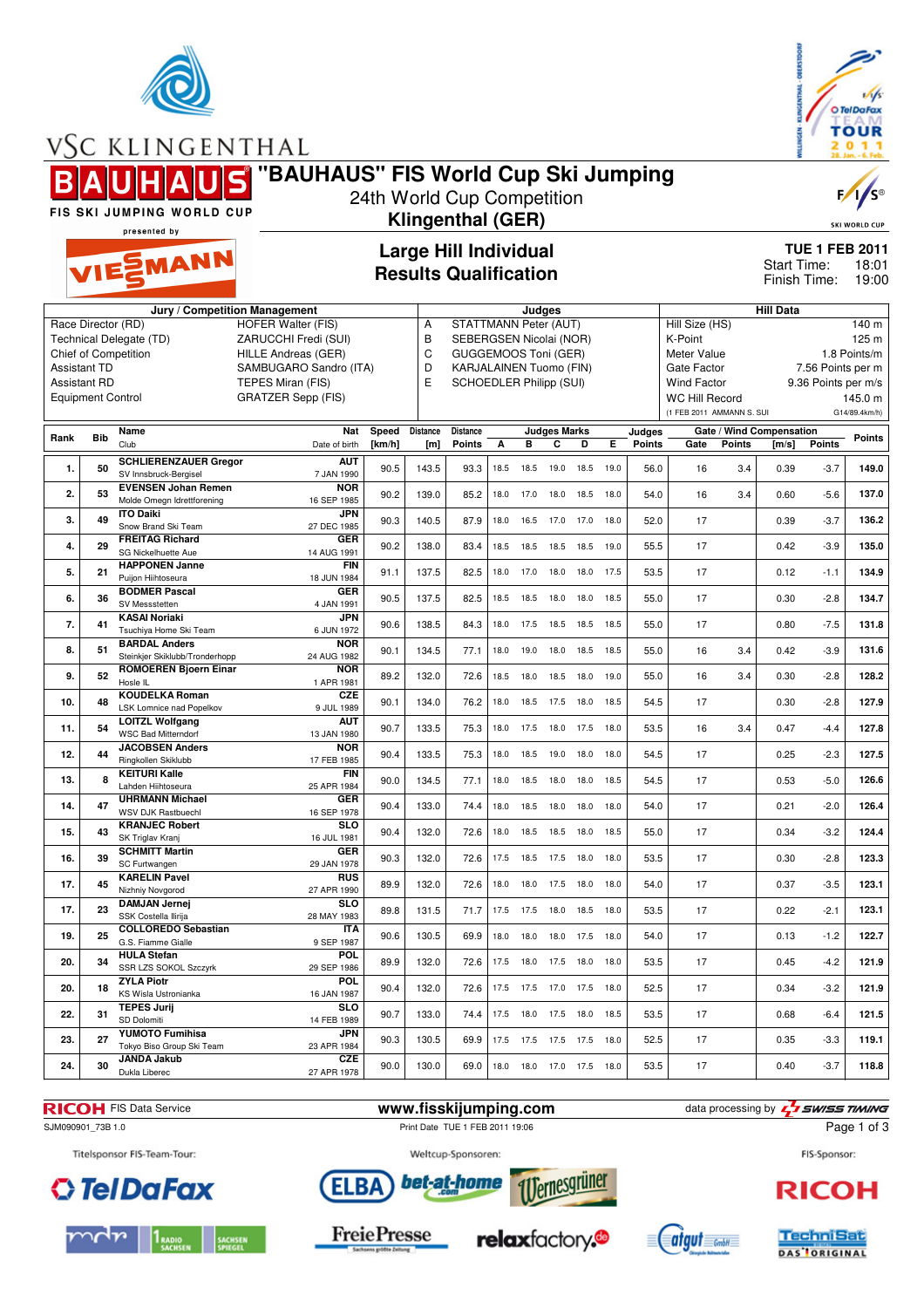



VSC KLINGENTHAL

EMANN

### **"BAUHAUS" FIS World Cup Ski Jumping**

FIS SKI JUMPING WORLD CUP

#### 24th World Cup Competition **Klingenthal (GER)**

## SKI WORLD CUP

F,

presented by

#### **Large Hill Individual Results Qualification**

**TUE 1 FEB 2011** 18:01 Finish Time: 19:00 Start Time:

|                      |                         | Name                                                           | Nat                       | Speed  | Distance | <b>Distance</b> |      |                          | Judges Marks |                |      | Judges |      |               | Gate / Wind Compensation |               |               |
|----------------------|-------------------------|----------------------------------------------------------------|---------------------------|--------|----------|-----------------|------|--------------------------|--------------|----------------|------|--------|------|---------------|--------------------------|---------------|---------------|
| Rank                 | <b>Bib</b>              | Club                                                           | Date of birth             | [km/h] | [m]      | <b>Points</b>   | А    | в                        | C            | D              | Е    | Points | Gate | <b>Points</b> | [m/s]                    | <b>Points</b> | <b>Points</b> |
| 25.                  | 37                      | <b>CHEDAL Emmanuel</b><br><b>SC Courchevel</b>                 | <b>FRA</b><br>15 JAN 1983 | 90.6   | 130.0    | 69.0            | 17.0 | 16.5                     | 17.0         | 17.0           | 17.0 | 51.0   | 17   |               | 0.35                     | $-3.3$        | 116.7         |
|                      |                         |                                                                |                           |        |          |                 |      |                          |              |                |      |        |      |               |                          |               |               |
| 26.                  | 35                      | <b>INGVALDSEN Ole Marius</b><br>Steinkjer Skiklubb/Tronderhopp | <b>NOR</b><br>2 OCT 1985  | 90.1   | 128.5    | 66.3            | 16.5 | 17.0                     | 17.0         | 17.0           | 17.0 | 51.0   | 17   |               | 0.40                     | $-3.7$        | 113.6         |
| 27.                  | 28                      | <b>TAKEUCHI Taku</b>                                           | <b>JPN</b>                | 90.1   | 127.0    | 63.6            | 18.0 | 17.5                     | 17.5         | 17.5           | 17.0 | 52.5   | 17   |               | 0.45                     | $-4.2$        | 111.9         |
|                      |                         | Kitano Construction Corp. Ski Club                             | 20 MAY 1987               |        |          |                 |      |                          |              |                |      |        |      |               |                          |               |               |
| 28.                  | 22                      | <b>ZOGRAFSKI Vladimir</b><br>Samokov                           | <b>BUL</b><br>14 JUL 1993 | 89.6   | 126.5    | 62.7            | 16.5 | 17.0                     | 17.0         | 17.5           | 16.0 | 50.5   | 17   |               | 0.19                     | $-1.8$        | 111.4         |
| 29.                  | 46                      | <b>NEUMAYER Michael</b>                                        | GER                       | 90.1   | 125.5    | 60.9            | 17.5 | 16.5                     |              | 17.0 17.5 17.0 |      | 51.5   | 17   |               | 0.19                     | $-1.8$        | 110.6         |
|                      |                         | SK Berchtesgaden                                               | 15 JAN 1979               |        |          |                 |      |                          |              |                |      |        |      |               |                          |               |               |
| 30.                  | 38                      | <b>TOCHIMOTO Shohei</b><br>Snow Brand Ski Team                 | <b>JPN</b><br>21 DEC 1989 | 90.2   | 126.0    | 61.8            | 17.0 | 17.0                     | 17.0         | 17.0           | 17.5 | 51.0   | 17   |               | 0.31                     | $-2.9$        | 109.9         |
|                      |                         | <b>MATURA Jan</b>                                              | <b>CZE</b>                |        |          |                 |      |                          |              |                |      |        |      |               |                          |               |               |
| 31.                  | 40                      | Dukla Liberec                                                  | 29 JAN 1980               | 90.0   | 126.0    | 61.8            | 17.0 | 17.5                     |              | 16.5 17.5 17.5 |      | 52.0   | 17   |               | 0.57                     | $-5.3$        | 108.5         |
|                      |                         | <b>KUETTEL Andreas</b>                                         | SUI                       |        |          |                 |      |                          |              |                |      |        |      |               |                          |               |               |
| 32.                  | 11                      | <b>SC Einsiedeln</b>                                           | 25 APR 1979               | 90.3   | 124.5    | 59.1            | 17.0 | 18.0                     | 17.0         | 17.0           | 17.5 | 51.5   | 17   |               | 0.23                     | $-2.2$        | 108.4         |
| 33.                  | 14                      | <b>BYRT Tomasz</b><br>KS Wisla Ustronianka                     | <b>POL</b><br>25 JAN 1993 | 89.8   | 126.5    | 62.7            | 17.0 | 17.5                     |              | 17.0 17.0 17.0 |      | 51.0   | 17   |               | 0.60                     | $-5.6$        | 108.1         |
|                      |                         | <b>VACULIK Ondrei</b>                                          | <b>CZE</b>                |        |          |                 |      |                          |              |                |      |        |      |               |                          |               |               |
| 34.                  | 5                       | Dukla Liberec                                                  | 12 MAY 1986               | 89.9   | 124.5    | 59.1            | 16.5 | 17.0                     | 17.0         | 16.5           | 17.5 | 50.5   | 17   |               | 0.34                     | $-3.2$        | 106.4         |
| 35.                  | 15                      | <b>VASSILIEV Dimitry</b><br>CSK/Lokomotiva UFA                 | <b>RUS</b><br>26 DEC 1979 | 90.6   | 125.0    | 60.0            | 17.0 | 16.5                     | 17.0         | 16.5           | 17.0 | 50.5   | 17   |               | 0.50                     | $-4.7$        | 105.8         |
|                      |                         | <b>KORNILOV Denis</b>                                          | <b>RUS</b>                |        |          |                 |      |                          |              |                |      |        |      |               |                          |               |               |
| 36.                  | 32                      | Sdushor N. Novgorod Dinamo                                     | 17 AUG 1986               | 90.1   | 125.5    | 60.9            | 17.0 | 17.0                     |              | 17.5 17.5 17.0 |      | 51.5   | 17   |               | 0.74                     | $-6.9$        | 105.5         |
|                      |                         | <b>PREVC Peter</b>                                             | <b>SLO</b>                |        |          |                 |      |                          |              |                |      |        |      |               |                          |               |               |
| 37.                  | 42                      | SK Triglav Kranj                                               | 20 SEP 1992               | 91.1   | 124.0    | 58.2            | 17.0 | 17.0                     | 17.0         | 17.5           | 17.0 | 51.0   | 17   |               | 0.63                     | $-5.9$        | 103.3         |
| 38.                  | 26                      | <b>SEDLAK Borek</b>                                            | <b>CZE</b>                | 90.5   | 122.5    | 55.5            | 16.0 | 16.5                     |              | 16.0 17.0 17.0 |      | 49.5   | 17   |               | 0.20                     | $-1.9$        | 103.1         |
|                      |                         | Dukla Liberec                                                  | 15 JUN 1981               |        |          |                 |      |                          |              |                |      |        |      |               |                          |               |               |
| 39.                  | 10                      | <b>CIKL Martin</b><br>Dukla Liberec                            | <b>CZE</b><br>17 AUG 1987 | 90.2   | 123.5    | 57.3            | 16.5 | 17.0                     | 16.0         | 16.5           | 17.0 | 50.0   | 17   |               | 0.53                     | $-5.0$        | 102.3         |
|                      |                         | <b>MEZNAR Mitja</b>                                            | <b>SLO</b>                |        |          |                 |      |                          |              |                |      |        |      |               |                          |               |               |
| 40.                  | 20                      | <b>NSK Trzic Trifix</b>                                        | 30 JUN 1988               | 90.9   | 122.0    | 54.6            |      | 17.0 17.0 17.0 16.5 16.5 |              |                |      | 50.5   | 17   |               | 0.35                     | $-3.3$        | 101.8         |
|                      |                         |                                                                |                           |        |          |                 |      |                          |              |                |      |        |      |               |                          |               |               |
| <b>Not Qualified</b> |                         |                                                                |                           |        |          |                 |      |                          |              |                |      |        |      |               |                          |               |               |
| 41.                  | 17                      | <b>SLIZ Rafal</b><br><b>AZS AWF Katowice</b>                   | <b>POL</b><br>11 JUL 1983 | 89.8   | 122.5    | 55.5            | 16.0 | 16.0                     | 17.0         | 16.5           | 17.0 | 49.5   | 17   |               | 0.35                     | $-3.3$        | 101.7         |
|                      |                         |                                                                |                           |        |          |                 |      |                          |              |                |      |        |      |               |                          |               |               |
| 42.                  | $\overline{7}$          | <b>DESCOMBES SEVOIE Vincent</b>                                | <b>FRA</b>                | 90.0   | 123.0    | 56.4            | 16.0 | 16.5                     | 16.5         | 16.0           | 16.5 | 49.0   | 17   |               | 0.41                     | $-3.8$        | 101.6         |
|                      |                         | Douanes les Houches                                            | 9 JAN 1984                |        |          |                 |      |                          |              |                |      |        |      |               |                          |               |               |
| 43.                  | 24                      | <b>MUOTKA Olli</b><br>Ounasvaaran Hiihtoseura                  | <b>FIN</b><br>14 JUL 1988 | 90.2   | 120.5    | 51.9            | 16.5 | 17.0                     | 16.5         | 16.5 17.0      |      | 50.0   | 17   |               | 0.21                     | $-2.0$        | 99.9          |
|                      |                         | <b>MAYER Nicolas</b>                                           | <b>FRA</b>                |        |          |                 |      |                          |              |                |      |        |      |               |                          |               |               |
| 44.                  | $\overline{\mathbf{4}}$ | Courchevel                                                     | 6 OCT 1990                | 90.6   | 120.5    | 51.9            | 16.0 | 17.0                     | 16.5         | 16.5           | 17.0 | 50.0   | 17   |               | 0.34                     | $-3.2$        | 98.7          |
|                      |                         | RUUSKANEN Juha-Matti                                           | <b>FIN</b>                |        |          |                 |      |                          |              |                |      |        |      |               |                          |               |               |
| 45.                  | 16                      | Puijon Hiihtoseura                                             | 24 JUL 1984               | 90.3   | 120.5    | 51.9            | 16.5 | 16.5                     | 16.0         | 16.5           | 17.0 | 49.5   | 17   |               | 0.45                     | $-4.2$        | 97.2          |
| 46.                  | 19                      | <b>MORASSI Andrea</b>                                          | <b>ITA</b>                | 89.7   | 118.5    | 48.3            | 16.5 | 17.0                     | 16.5         | 16.5           | 17.0 | 50.0   | 17   |               | 0.20                     | $-1.9$        | 96.4          |
|                      |                         | C.S. Forestale                                                 | 30 AUG 1988               |        |          |                 |      |                          |              |                |      |        |      |               |                          |               |               |
| 47.                  | 6                       | <b>ZIMA Rok</b><br><b>NSK Trzic Trifix</b>                     | <b>SLO</b>                | 89.8   | 116.0    | 43.8            | 16.0 | 16.5                     | 16.0         | 16.5           | 16.5 | 49.0   | 17   |               | 0.25                     | $-2.3$        | 90.5          |
|                      |                         |                                                                | 7 AUG 1988                |        |          |                 |      |                          |              |                |      |        |      |               |                          |               |               |
| 48.                  | $\overline{2}$          | <b>PUNGERTAR Matjaz</b><br><b>SSK Menges</b>                   | <b>SLO</b><br>14 AUG 1990 | 90.1   | 113.5    | 39.3            | 15.5 | 16.0                     | 15.5         | 15.5           | 16.0 | 47.0   | 17   |               | 0.37                     | $-3.5$        | 82.8          |
|                      |                         | <b>SHUMBARETS Vitaliy</b>                                      | <b>UKR</b>                |        |          |                 |      |                          |              |                |      |        |      |               |                          |               |               |
| 49.                  | $\blacksquare$          | <b>SKA Tysovets</b>                                            | 14 JUL 1983               | 90.5   | 111.0    | 34.8            | 15.5 | 15.5                     | 16.0         | 16.0           | 16.5 | 47.5   | 17   |               | 0.08                     | $-0.7$        | 81.6          |
|                      |                         | <b>TROFIMOV Roman-Sergeevich</b>                               | <b>RUS</b>                |        |          |                 |      |                          |              |                |      |        |      |               |                          |               |               |
| 50.                  | 13                      | Moskva Shvsm                                                   | 19 NOV 1989               | 90.3   | 111.0    | 34.8            | 15.5 | 16.5                     | 15.0         | 16.0           | 16.5 | 48.0   | 17   |               | 0.35                     | $-3.3$        | 79.5          |
| 51.                  | 12                      | <b>KARAULOV</b> Ivan                                           | KAZ                       | 89.8   | 109.5    | 32.1            | 15.5 | 16.0                     | 15.5         | 16.0           | 15.5 | 47.0   | 17   |               | 0.36                     | $-3.4$        | 75.7          |
|                      |                         | Almaty                                                         | 23 JUN 1980               |        |          |                 |      |                          |              |                |      |        |      |               |                          |               |               |